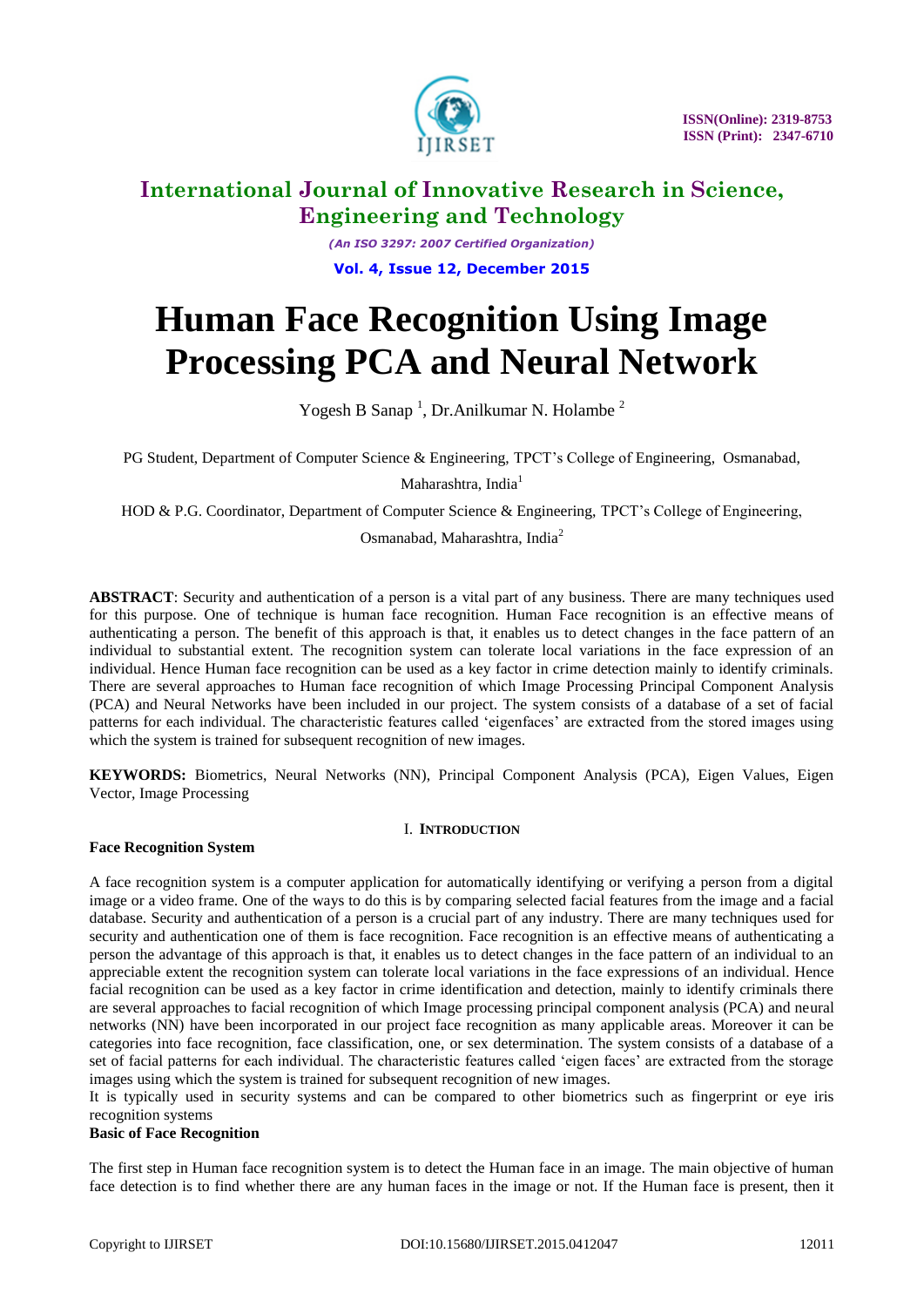

*(An ISO 3297: 2007 Certified Organization)*

#### **Vol. 4, Issue 12, December 2015**

returns the location and position of the image and extent of the each Human face. Pre-processing is done to remove the noise and reliance on the precise registration. The block diagram of a typical face recognition system can be shown with the help of Figure. The face detection and Human face extraction are carried out simultaneously. The complete process of face recognition can be shown in the Figure 1.



#### Figure 1 Block diagram of a Face Recognition

There are various factors that makes the human face detection is a challenging task. Pose presence or absence of structural mechanism, Facial look and expression, Occclusion, Image direction. The facial feature detection is the process to detect the presence and location of features like eyebrow, nose, eyes, lips, nostrils, mouth, ears, etc. this is done with the assumptions that there is only a single human face in an image. In the Face recognition process the input image is compared with the stored database. The input image is also called as probe and the database is called as gallery. Then it gives a matching report and then the classification is done to identify the sub-population to which new observations belong

### II. **LITERATURE REVIEW**

#### **Techniques Used for Face Recognition**

#### **a. Traditional**

There some facial recognition algorithms identify faces by extracting important features from an image of the subject's human face. For example, an algorithm may analyze the relative position, size, shape of the eyes, eyebrows, nose, cheekbones, and jaw. These features are then used to search for other images with matching features from stored database. Other algorithms normalize a gallery of face images and then compress the face data, only saving the data in the image that is useful for human face detection. A probe image is then compared with the face data. Popular recognition algorithms include Eigen-face, fisherface, the Hidden Markov model, and the neuronal motivated dynamic link matching.

#### **b. 3D**

A newly trend, claimed to achieve previously unseen accuracies, is three-dimensional face recognition. This technique uses 3D sensors to gather information about the shape of a face. This information is then used to identify unique features on the surface of a face, such as the contour of the eye sockets, nose, and chin. One advantage of 3D human face recognition is that it is not affected by changes in lighting like other techniques. It can also identify a human face from a range of viewing angles, including a profile view.

#### **c. Skin texture analysis**

It is another trend which uses the visual details of the skin, as captured in standard digital or computer scanned images. This technique, called skin texture analysis, turns the unique lines, patterns, and spots apparent in a person"s skin into mathematical calculations. Tests have shown that with the addition of skin texture analysis, performance in recognizing human faces can increase 20 to 25 percent.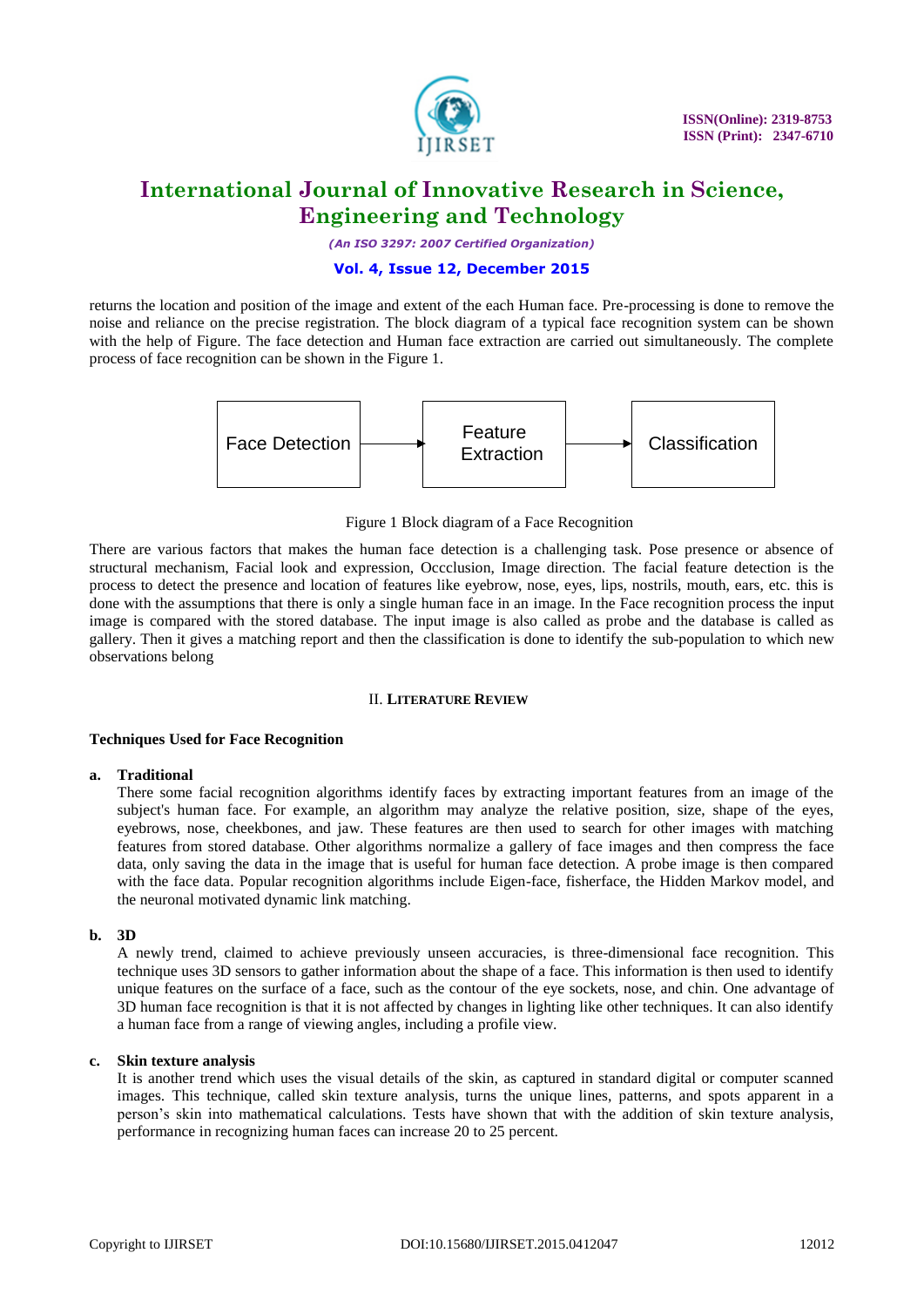

*(An ISO 3297: 2007 Certified Organization)*

#### **Vol. 4, Issue 12, December 2015**

#### III**. PROBLEM STATEMENT**

In face recognition system, the face detection and feature mapping is core concern to analyze the face. There is need of training for detection of faces from different perspective. The efficiency is the main concern for feature selection and multiple algorithm proposed for solve the accuracy problems. In the past techniques, there is need to provide the large test or training images to detect and assign the particular class means efficient image processing. Automatic recognition of human face is a challenging problem which has received much attention during recent years due to its many applications in different fields. Human Face recognition is one of those challenging problems and up to date, there is no technique that provides a robust solution to all situations.

#### **EXISTING SYSTEM**

- Human Face recognition is the computer application technique to recognize a human face. When a person is registered in a face recognition system, a video camera takes a series of snapshots of the human face and then represents it by a unique code
- When person has their face verified by the computer system, it captures their current appearance look and compares it with the facial unique codes already stored in the database system.
- When human faces match, the person receives authorization for the system; otherwise, the person will not be authorized. The existing human face recognition system identifies only static face images that almost exactly match with one of the images stored in the image database.
- When the current image captured almost exactly matches with one of the images which is stored in database then only the person is authorized and granted access.
- When the current image of a person is considerably different, after comparing with image database say, in terms of facial expression then person will be denied

#### **PROPOSED SYSTEM**

The proposed human face recognition system overcomes certain pitfalls of the existing human face recognition system. It is based on extracting the important features of a set of human faces stored in the database and performing mathematical operations for the comparison on the values corresponding to them. Hence when a new image is fed into the system for recognition the important features are extracted and compute result to find the distance between the input image with the stored database images. Proposed system can tolerate some variation in the new face image. When the new image of a person varies from the images of that person stored in the database, the system will be able to recognize the new face and identify person. The proposed system is better mainly due to the use of facial features rather than the entire face. Advantages in terms of

- Human Face recognition accuracy and better unfair power Computational cost because smaller images require less processing to train the image processing PCA.
- The use of dominant features and hence can be used as an effective means of authentication

#### IV. **IMPLEMENTATION**

#### **Face Recognition using Neural Network**

We classify our project into two parts. These two stages are:-

1) Feature Extraction (Training)

2) Classification (Testing)

The first part of our project is feature extraction (Training). Feature Extraction is done with the help of image processing PCA (Principle component Analysis) Technique and Classification will done with the help of Neural Network.

Here we considered the Yale Database, in which the database is having the images of 15 persons with 11 different positions. Every image in the database is of size 240 X 300 pixels means each image is having 72000 pixels and the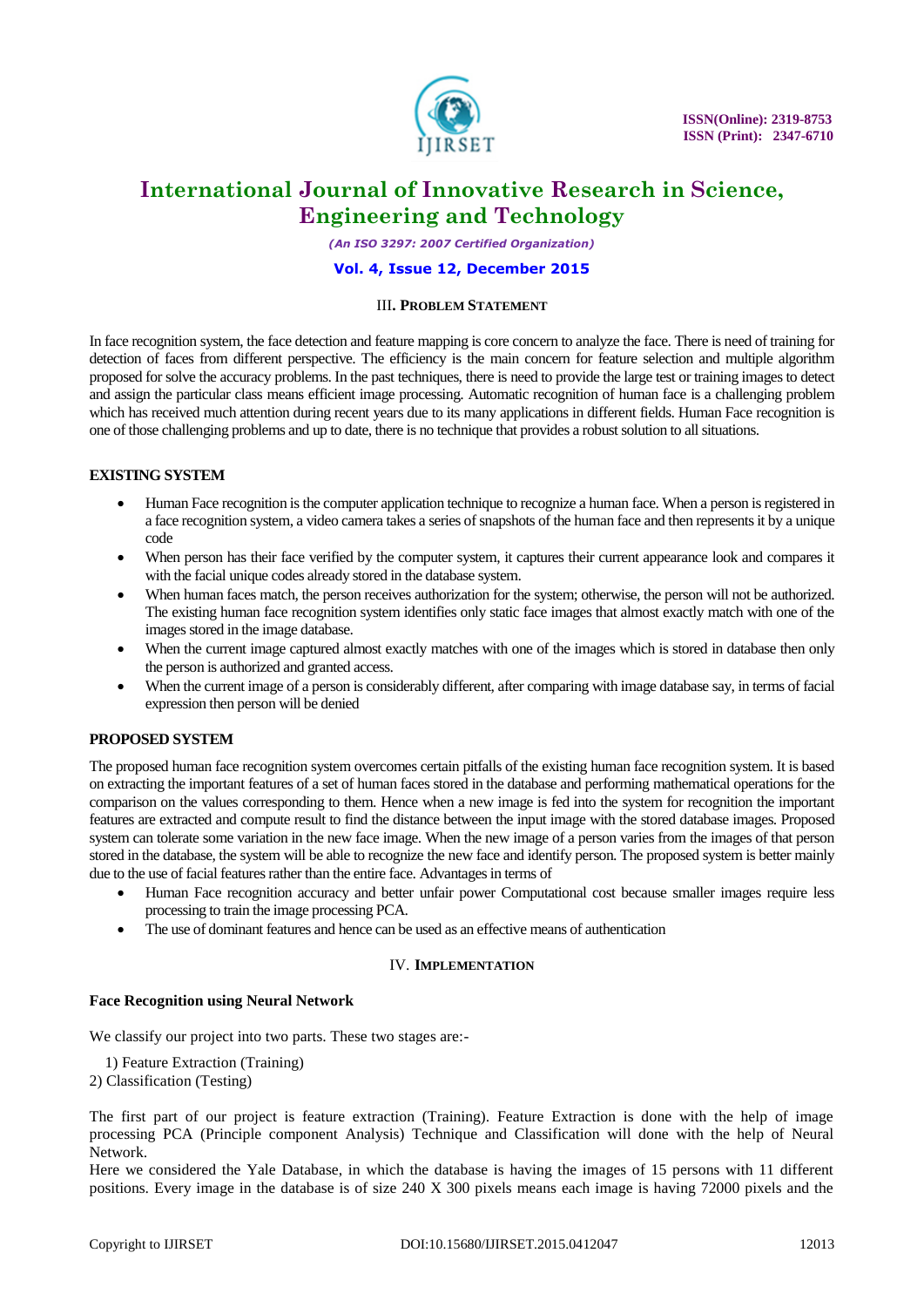

*(An ISO 3297: 2007 Certified Organization)*

#### **Vol. 4, Issue 12, December 2015**

number of images are 165. So the total pixels processing is 72000 x 165. The processing of such a huge data is difficult and also time consuming. So we required to minimize the data first without interfering the image features and contents. So to reduce the number of pixels processed per image we use here the concept of image down sampling.

#### **Training Faces**

Step 1: Prepare the data

In this step, the faces constituting the training set  $(\Gamma)$  should be prepared for processing. Firstly we down sampled these images to 60 X 80 pixels i.e. the down sampling ratio is 0.25. So the number of pixels is reduced from 72000 to 4800 pixels. Due to that, the speed of operation of our project has increased.

Now from those images, we considered either all eleven images for training or depends on our choice, although we can say that eight images are used for training but it may be possible that subject came in front of system may having passion from that remaining three images. As the number of images for training is increased the result has also increased.

Down Sampling  $= |X_n / N|$ 

Where, Xn- Image Pixel Values and N- Down Sampling Rate. Here we considered N=4. Figure bellow shows the Down sampling image.



#### Figure 2 down sampling of Image

The Example of down sampled image is shown in figure bellow. The input image is of size 240 X 300 pixels and the down sampled image is of size 60 x 80 pixels.





Figure 3 Input image with 240 x 300 pixel Down sampled image with 60 x 80 pixels

We has arranged all the images in the in the row wise with each row size of  $60 X 80 = 4800$  pixels per row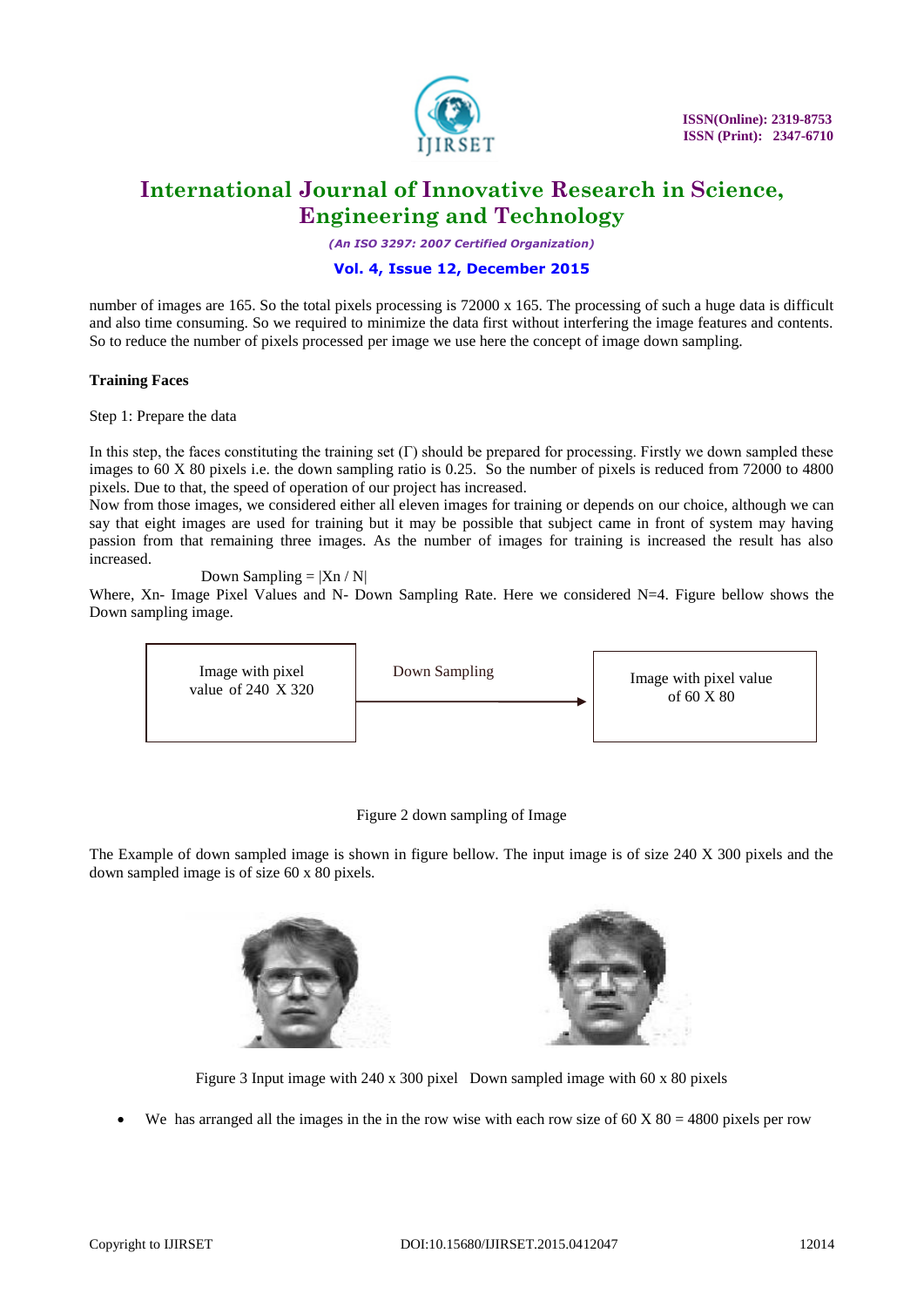

*(An ISO 3297: 2007 Certified Organization)*

**Vol. 4, Issue 12, December 2015**

Step 2: find the mean

The average matrix Ψ has to be calculated, then subtracted from the original faces (Γ) and the result stored in the variable ɸ*<sup>i</sup>*

$$
\Psi = \frac{1}{M} \sum_{n=1}^{1} \Gamma_n
$$

$$
\varphi_i = \Gamma_i - \Psi
$$

Step 3: find the covariance matrix, Covariance C is calculated

$$
C = \frac{1}{M} \sum_{N=1}^{M} \Phi_n \, \Phi_N^T
$$

- We formed a matrix of size 4800 X 165 pixels. From that we had calculated variance and covariance. After covariance the new matrix is formed of size 4800 X 4800 pixels
- The formula for variance and covariance is shown bellow

$$
Var(X) = E((X - \mu)^2) \quad \text{---} \quad \text{Variance}
$$
\n
$$
C = \frac{1}{M} \sum_{N=1}^{M} \Phi_n \Phi_N^T \quad \text{---} \quad \text{Covariance}
$$

Step 4: find the eigenvectors, Eigen-values of the covariance matrix in below step

Description of the correct algorithm for determination of eigenvectors and Eigen-values is absent here, as it belongs to the standard arsenal of most math programming libraries.

- After that, we had calculated Eigen Values of matrix size 4800 X 4800 and Eigen vector of size 4800 X 1.
- From these Eigen values and Eigen vector we drawn the Eigen face. The Eigen faces we calculate are 20 instead of 15 (as we use 15 persons) for our convenience and for result improvement

Step 5: find the principal components

*M* eigenvectors (Eigen-faces) *ui*, only *M*' should be chosen, which have the greatest Eigen-values. The greater the Eigen-value, the more characteristic features of a human face does the particular eigenvector describe. Eigen-faces with low Eigen-values can be retrieved, as they explain only a small part of characteristic features of the faces.

After *M*' Eigen-faces  $u_i$  are determined, the "training" phase of the algorithm is finished.

 We had calculated the 20 PCA values as we consider here 20 Eigenface. So for each Eigenface the PCA is being calculated. The size of that calculated PCA is 4800 X 20 for all images. Now, PCA value is 240 X 20 matrixes for every person i.e. for 11 posses of a person. PCA is well known statistical procedure that can be used to derive important features by reducing the dimensions of given input vector without losing information. The features of interest may not be available explicitly, and must be derived from the available attributes of individuals.

The feature extraction step is completed after image processing PCA values are being calculated. Once PCA values are being calculated, the same PCA values are used for testing purpose to avoid the overhead of the project and increase the speed of our system.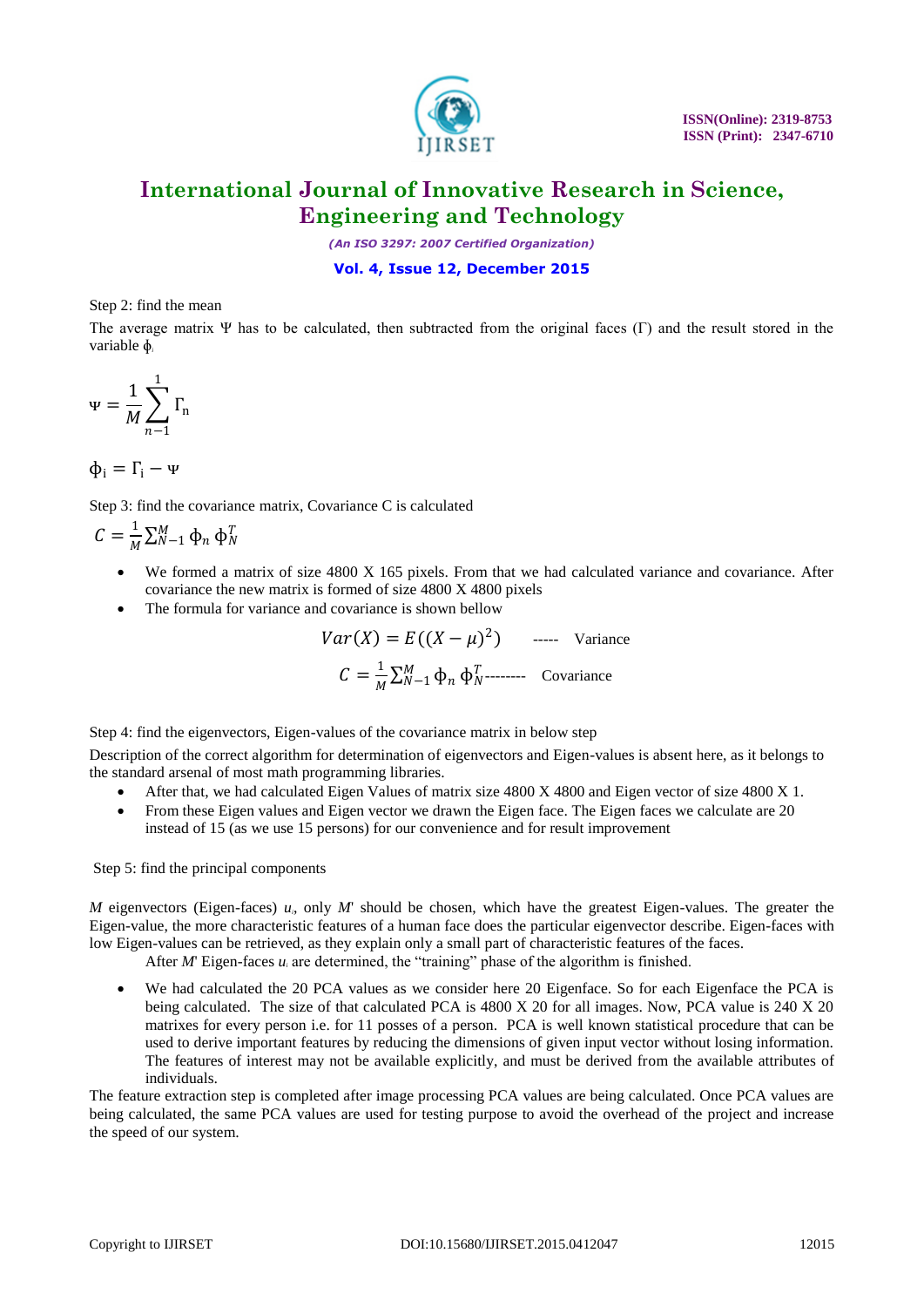

 **ISSN(Online): 2319-8753 ISSN (Print): 2347-6710** 

## **International Journal of Innovative Research in Science, Engineering and Technology**

*(An ISO 3297: 2007 Certified Organization)*

**Vol. 4, Issue 12, December 2015**

**V. RESULT**

### **Face recognition result**

The input image was given to program for recognition. The input images have different positions. For this, whether the input image with different posses was matched or not was shown in figures bellow.

Face recognition result for wink face position





Figure 5 Wink face position

Face recogntition result for left ligt position





Recognized As

Figure 6 Left light position

Face recognition result for surprised face position

**Input Image** 

Recognized As.



**Input Image** 





Recognized As..

Figure 7 Surprised Face Position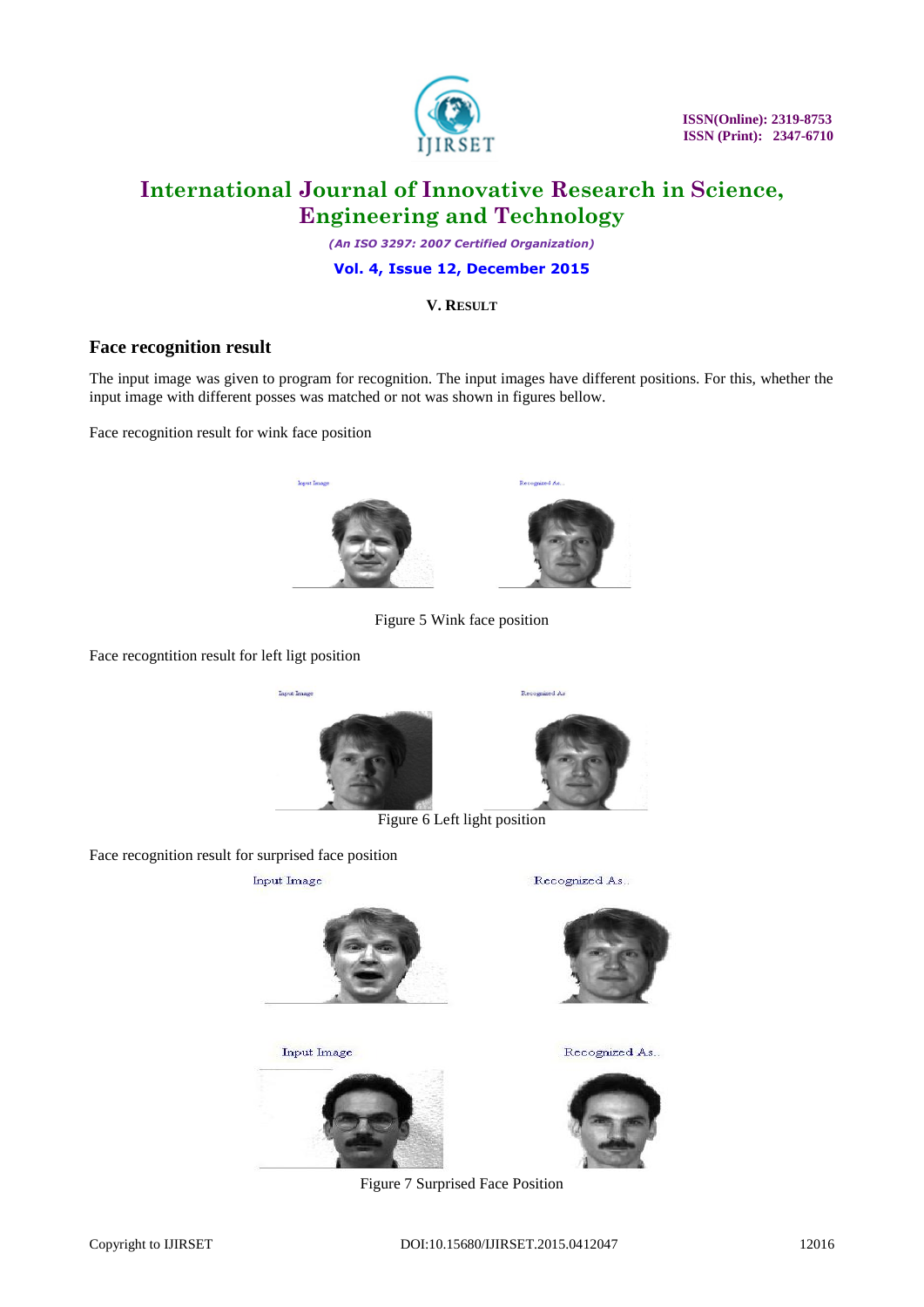

 **ISSN(Online): 2319-8753 ISSN (Print): 2347-6710** 

# **International Journal of Innovative Research in Science, Engineering and Technology**

*(An ISO 3297: 2007 Certified Organization)*

**Vol. 4, Issue 12, December 2015**

Face recognition result for wear glass position



Input Image



Recognized As...

Recognized As.





Figure 8 Wear Glass position





#### VI. **CONCLUSION**

This work illustrates the use of Neural Network for face detection, which gives the improved result as compared to conventional face recognition methods. The main limitation of the available (Current) face recognition system is that they only detect upright faces looking at the camera. Separate versions of the system could be trained for each head orientation, and the results could be combined using different arbitration methods similar to those presented here. In